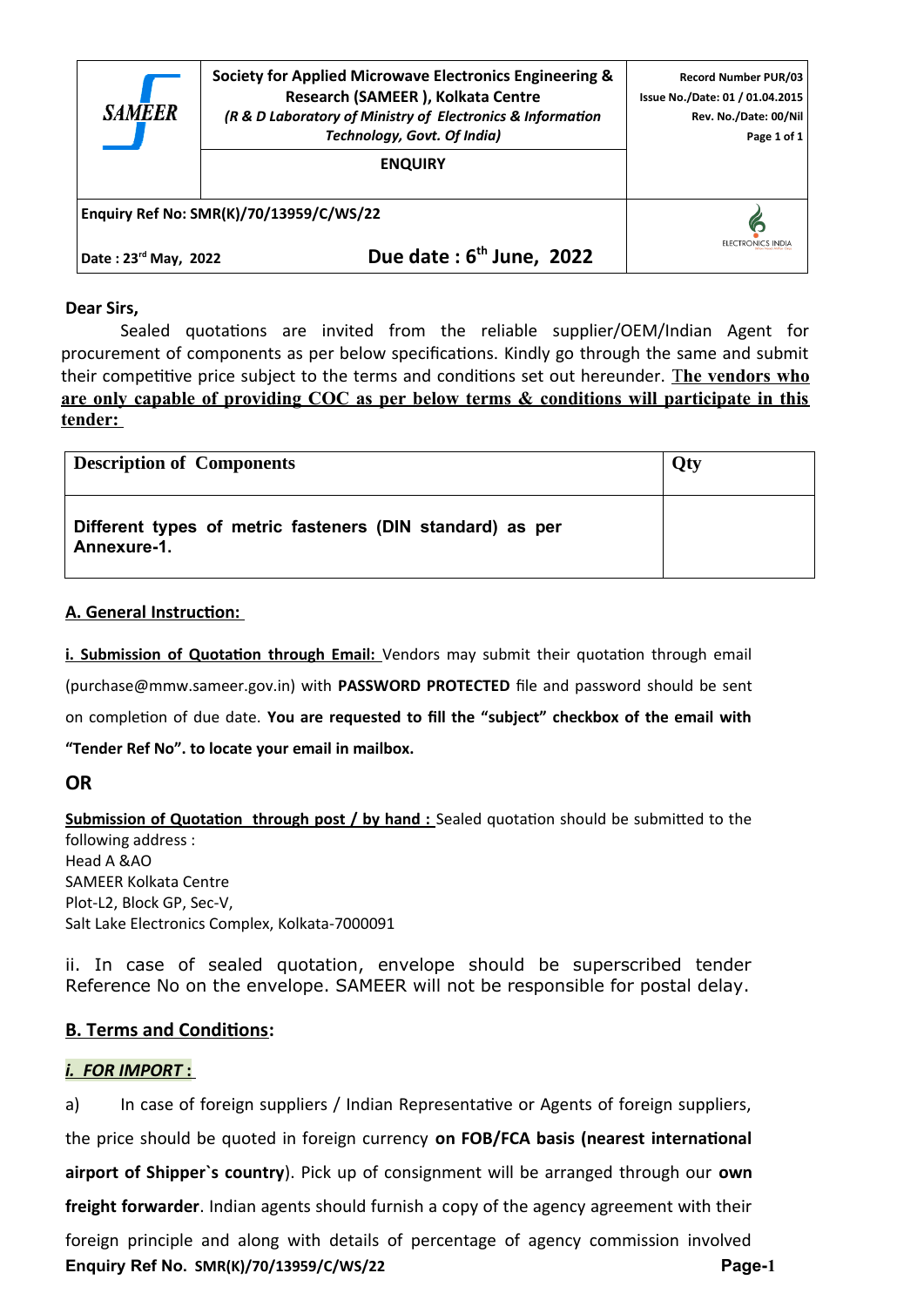which will be paid in Indian Rupees.

b) One Indian Agent cannot quote for more than one principal/supplier. An Indian Agent and their supplier / Principal can not bid simultaneously for the same item/product in the tender.

c) **Payment** will be made by TT/ irrevocable letter of credit (LC).

d) **Export license** : Requirement of export license clearly, if required.

e) **Restriction of country /countries imposed for import** : As per guideline of procurement rules GFR,2017 (OM No. F.NO.6/18/2019-PPD dt 23rd July,2021 and F.No. 6/18/2019-PPD Dt 23rd July,2020 issued by Ministry of Finance, Dept. of Expenditure, Govt. of India) where restrictions from country / countries/a class of countries **(sharing land border with India)** has been imposed. Relevant document (s) as per above OM are required to be submitted by the bidder.

### **ii. For LOCAL VENDORS /MANUFACTURERS** :

# **a) PRICE Should be quoted in Indian Rupees (INR).**

**b)** QUOTED PRICE should be included freight, insurance, packing charges etc as applicable. Hence any charges mentioned extra, if any, will not be considered.

**c)** FREIGHT : must be included in the quoted price. No other terms of Freight like Exworks, freight at actual will not be acceptable, hence charges of freight must be included in the quoted price.

**d)** GST should be mentioned clearly which should not **be included in the above quoted price.**

**e) Custom duty exemption :** Suppliers may avail advantage of duty exemption. SAMEER is registered with DSIR under the notification No. 51/96 -Customs for exemption of Custom Duty only. Duty exemption certificate should be processed at least 10 days in advance on intimation. Please note that SAMEER will provide only duty exemption certificate. **If there is any duty, over and above the exempted amount, will be borne by you. Hence consider accordingly while quoting.**

**f) Payment** will be made after delivery and installation (if applicable) by RTGS/NEFT.

**g)** Quoted price should be included freight, insurance, packing charges etc as applicable.

**iii. COC (Certificate of compliance)** : Please note that COC must be provided along with shipment failing which material will not be accepted. COC either only from Manufacturer (OEM) or Authorized Distributor (authorization certificate to be submitted, if demanded,) of OEM is acceptable.

**iv.** Passivization should be done on all the screws, nuts, plain washers and spring washers.

**v. Bid evaluation process** : Quotation will be evaluated based on technical specifications as per enquiry by tender committee and necessary clarification, if required, will be sought through email from suppliers. After satisfaction of technical suitability price will be taken into account in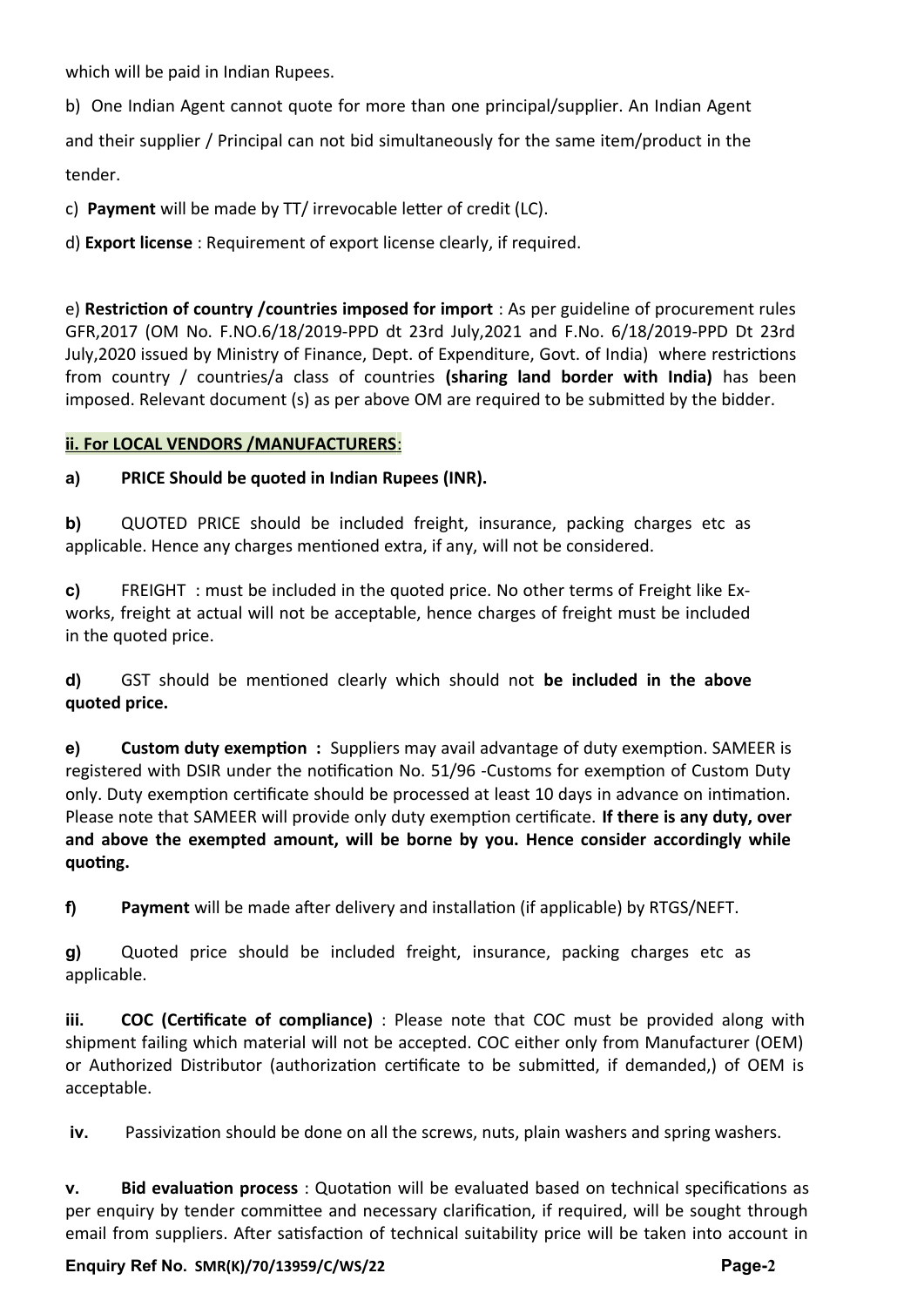price comparison to arrive L1 bidder.

**vi.** Acceptability of the extent of variation in specifications on evaluation of technical data sheet wherever applicable will be decided by the competent authority based on technical suitability and shall be bound by the bidders.

**vii. Final price** : In case of price quoted in foreign currency final price should be worked out by adding 10% of basic price (FOB/Ex-Works) of quoted items towards freight, clearance etc. and with bank charges of Rs. 2000 /-. Exchange rate of foreign currency should be considered on the day of finalization of tender.

**viii.** Proper Certificate of Compliance(COC) should be provided at the time of delivery of the items.

**ix. Delivery** shall be made within 4 / 5 weeks on receipt of the order.

**x. Warranty** should be mentioned clearly, if applicable for this item.

**xi. Validity** of quotation should be minimum 45 days from the due date.

**xii. If any vendors who have not participated in earlier tender/ enquiry, kindly submit your credential dealing with components for the last 3 years with any Govt.bodies (state/ Central) / or limited companies.** 

**xiii.** SAMEER reserves the right to reject this tender without assigning any reason.

**For any technical clarification please contact our concerned scientist-D ,Shri. Sibabrata Mondal (email: workshop@mmw.sameer.gov.in/ Ph : 033-2357-4875 / 4894)** 

**Please mention Enquriy Ref No. in all future correspondence.**

Ksingly Vivek Kumar Singh Head, A & AO email: purchase@mmw.sameer.gov.in

- ---------------------------------x ------------------------------------

**Plot-L2, Block-GP, Sec-V, Salt Lake Electronics Complex, Kolkata- 700091, INDIA Ph : 091-33-2357-4875 / 2357-4894 Fax : 091-33-2357-4950, E-mail :** purchase@mmw.sameer.gov.in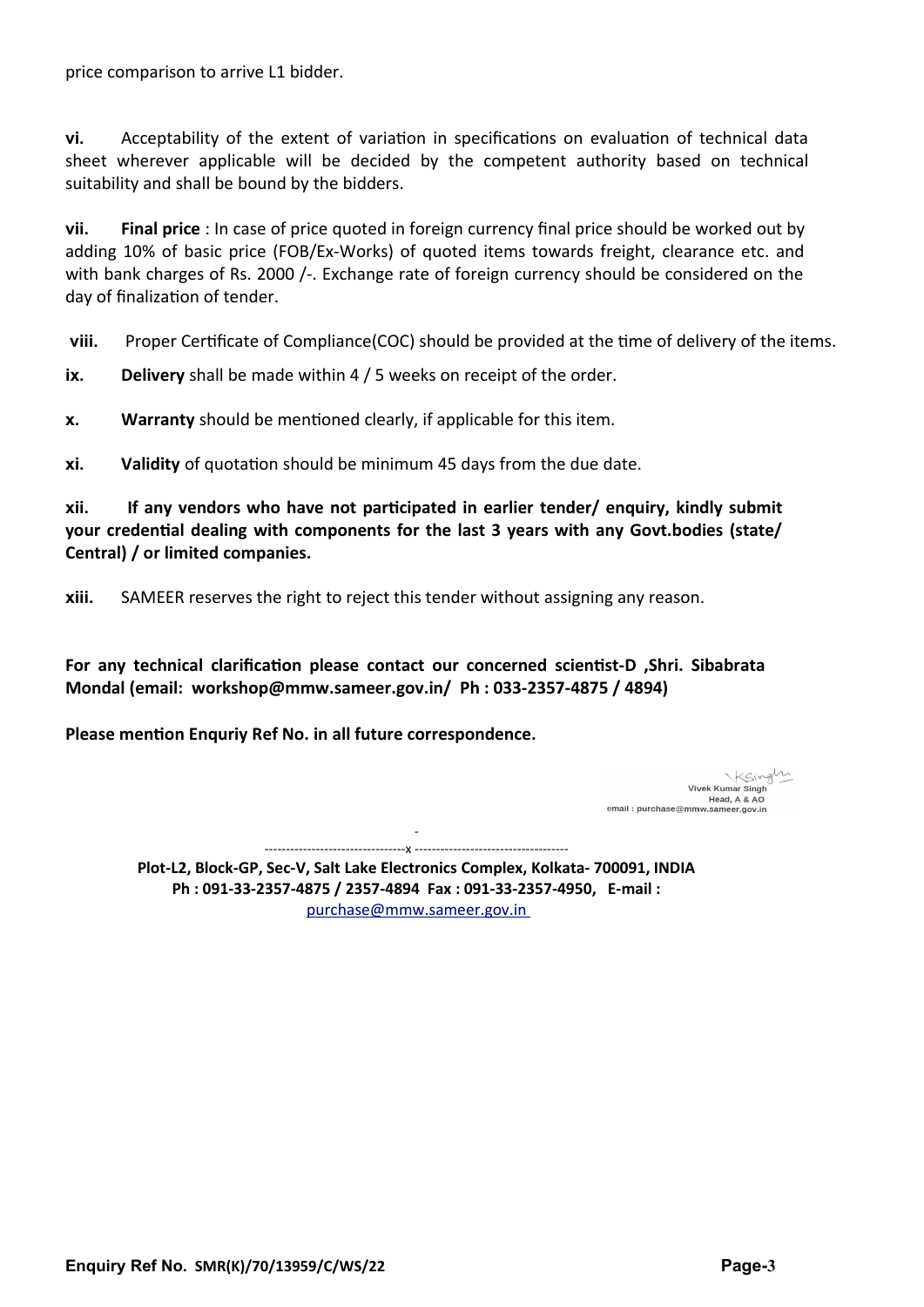# **Annexure-1**

| Sl. No. | <b>Description</b>      | <b>Standard</b> | <b>Material</b> | Quantity(nos) |
|---------|-------------------------|-----------------|-----------------|---------------|
| А.      | <b>Socket Cap screw</b> |                 |                 |               |
| 01      | M1.6 X 3.0mm long       |                 |                 | 5000          |
| 02      | M1.6 X 4.0mm long       |                 |                 | 5000          |
| 03      | M1.6 X 5.0mm long       |                 |                 | 3000          |
| 04      | M1.6 X 6.0mm long       |                 |                 | 3000          |
| 05      | M1.6 X 12.0mm long      |                 |                 | 2000          |
| 06      | M2 X 4.0mm long         |                 |                 | 5000          |
| 07      | M2 X 5.0mm long         |                 |                 | 5000          |
| 08      | M2 X 6.0mm long         |                 |                 | 5000          |
| 09      | M2 X 8.0mm long         |                 |                 | 3000          |
| 10      | M2 X 10.0mm long        |                 |                 | 3000          |
| 12      | M2.5 X 8.0mm long       |                 |                 | 1000          |
| 13      | M2.5 X 16.0mm long      |                 |                 | 1000          |
| 14      | M3 X 6.0mm long         |                 |                 | 5000          |
| 15      | M3 X 8.0mm long         |                 |                 | 3000          |
| 16      | M3 X 10.0mm long        |                 |                 | 3000          |
| 17      | M3 X 12.0mm long        |                 |                 | 3000          |
| 18      | M3 X 16.0mm long        |                 |                 | 3000          |
| 19      | M3 X 50.0mm long        |                 |                 | 1000          |
| 20      | M4 X 12.0mm long        |                 |                 | 2000          |
| 21      | M4 X 16.0mm long        | <b>DIN 912</b>  | S.S.(A2)        | 2000          |
| 22      | M4 X 30.0mm long        |                 |                 | 1000          |
| 23      | M4 X 50.0mm long        |                 |                 | 1000          |
| 24      | M5 X 25.0mm long        |                 |                 | 500           |
| 25      | M5 X 50.0mm long        |                 |                 | 500           |
| 26      | M6 X 25.0mm long        |                 |                 | 1000          |
| 27      | M6 X 50.0mm long        |                 |                 | 500           |
| 28      | M6 X 100.0mm long       |                 |                 | 300           |
| 29      | M8 X 50.0mm long        |                 |                 | 300           |
| 30      | M8 X 100.0mm long       |                 |                 | 200           |
| 31      | M10 X 50.0mm long       |                 |                 | 200           |
| 32      | M10 X 100.0mm long      |                 |                 | 200           |
| 33      | M12 X 50.0mm long       |                 |                 | 200           |
| 34      | M12 X 100.0mm long      |                 |                 | 100           |
| 35      | M16 X 50.0mm long       |                 |                 | 100           |
| 36      | M16 X 100.0mm long      |                 |                 | 100           |
| 37      | 4-40 UNC x 12mm long    |                 |                 | 300           |
| 38      | 4-40 UNC x 25mm long    |                 |                 | 300           |
| 39      | 4-40 UNC x 40mm long    |                 |                 | 300           |
| 40      | 3-48 UNC x 12mm long    |                 |                 | 300           |
| 41      | 3-48 UNC x 25mm long    |                 |                 | 300           |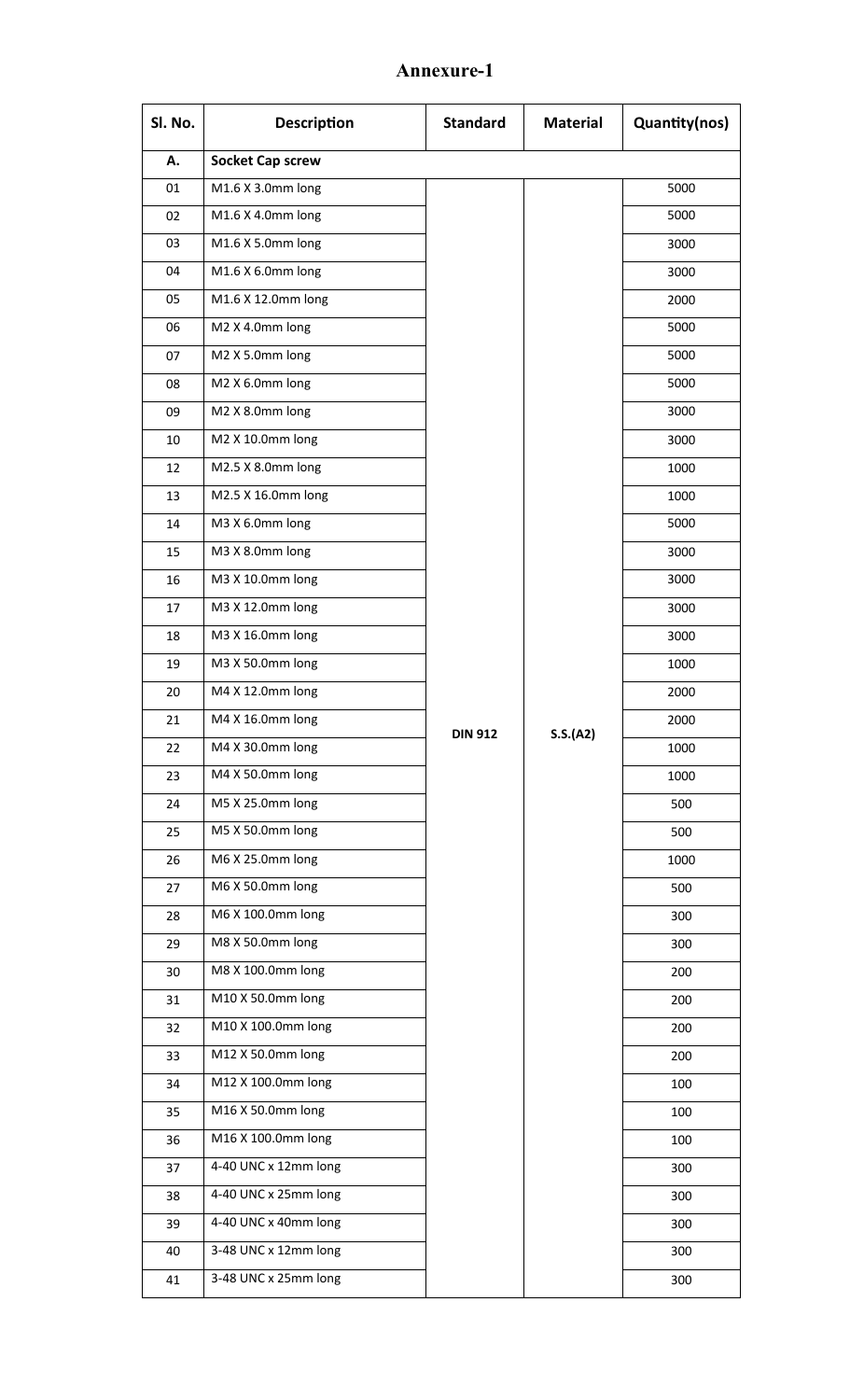| Sl. No.        | <b>Description</b>                | <b>Standard</b>            | <b>Material</b> | Quantity(nos) |
|----------------|-----------------------------------|----------------------------|-----------------|---------------|
| В.             | Pozi CSK screw                    |                            |                 |               |
| $\mathbf{1}$   | M1.6 X 4.0mm long                 |                            |                 | 3000          |
| $\overline{2}$ | M1.6 X 5.0mm long                 |                            |                 | 3000          |
| 3              | M1.6 X 6.0mm long                 |                            | 3000            |               |
| 4              | M1.6 X 8.0mm long                 |                            |                 | 2000          |
| 5              | M1.6 X 10.0mm long                |                            |                 | 2000          |
| 6              | M2 X 6.0mm long                   | <b>DIN 965Z</b>            | S.S.(A2)        | 3000          |
| $\overline{7}$ | M2 X 12.0mm long                  |                            |                 | 2000          |
| 8              | M3 X 8.0mm long                   |                            |                 | 2000          |
| 9              | M3 X 12.0mm long                  |                            |                 | 1000          |
| 10             | 4-40 UNC x 6mm long               |                            |                 | 1000          |
| 11             | 4-40 UNC x 12mm long              |                            |                 | 1000          |
| C.             | <b>Slotted Cheese Head Screws</b> |                            |                 |               |
| $\mathbf{1}$   | M1.6 X 16.0mm long                |                            |                 | 2000          |
| $\overline{2}$ | M2 X 16.0mm long                  | <b>DIN 84</b>              | S.S.(A2)        | 2000          |
| 3              | M2.5 X 16.0mm long                |                            |                 | 2000          |
| D.             | <b>Spring Washer</b>              |                            |                 |               |
| $\mathbf{1}$   | For M1.6 screw                    |                            |                 | 3000          |
| $\overline{2}$ | For M2 screw                      |                            |                 | 5000          |
| 3              | For M2.5 screw                    |                            |                 | 2000          |
| 4              | For M3 screw                      |                            |                 | 3000          |
| 5              | For M4 screw                      |                            |                 | 1000          |
| 6              | For M6 screw                      | <b>DIN 128</b>             | S.S.(A2)        | 1000          |
| $\overline{7}$ | For M8 screw                      |                            |                 | 1000          |
| 8              | For M10 screw                     |                            |                 | 1000          |
| 9              | For M12 screw                     |                            | 1000            |               |
| 10             | For M16 screw                     |                            | 1000            |               |
| E.             | <b>Plain Washer</b>               |                            |                 |               |
| $\mathbf{1}$   | For M1.6 screw                    |                            |                 | 3000          |
| $\overline{2}$ | For M2 screw                      |                            |                 | 5000          |
| 3              | For M2.5 screw                    |                            | S.S.(A2)        | 2000          |
| 4              | For M3 screw                      |                            |                 | 3000          |
| 5              | For M4 screw                      | <b>DIN 125A</b>            |                 | 2000          |
| 6              | For M6 screw                      |                            |                 | 2000          |
| $\overline{7}$ | For M8 screw                      |                            |                 | 2000          |
| 8              | For M10 screw                     |                            |                 | 2000          |
| 9              | For M12 screw                     |                            |                 | 1000          |
| 10             | For M16 screw                     |                            |                 | 1000          |
| F.             | <b>Nut</b>                        |                            |                 |               |
| $\mathbf{1}$   | For M1.6 screw                    |                            |                 | 1000          |
| $\overline{2}$ | For M2 screw                      | S.S.(A2)<br><b>DIN 934</b> |                 | 2000          |
| 3              | For M2.5 screw                    |                            |                 | 2000          |
| 4              | For M3 screw                      |                            |                 | 3000          |
| 5              | For M4 screw                      |                            |                 | 2000          |